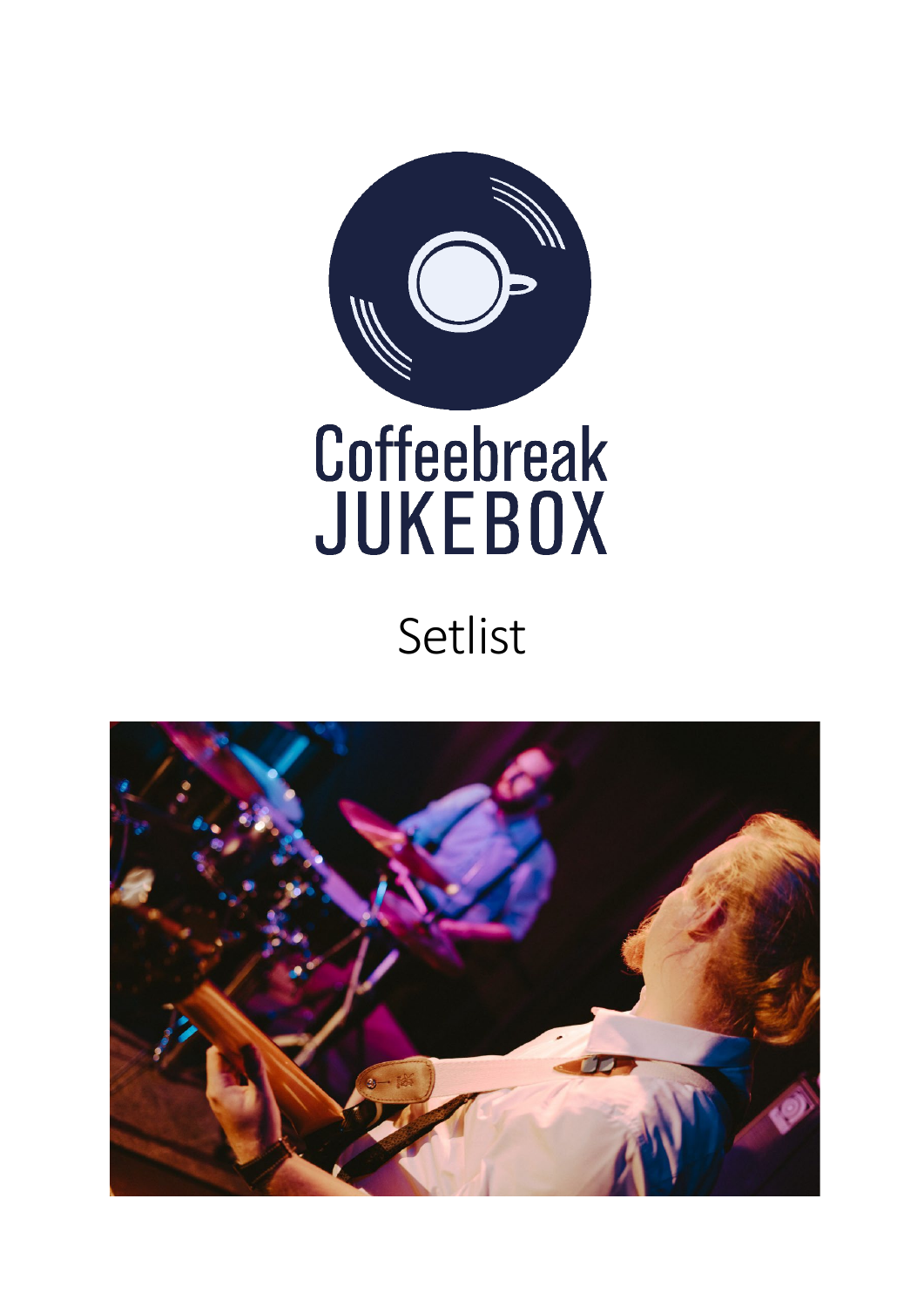

## **Setlist PARTY**

| Song                       | <b>Künstler</b>      | <b>Stil</b>                  |
|----------------------------|----------------------|------------------------------|
| 99 Luftballons             | Nena                 | Pop & Rock                   |
| 500 Miles                  | The Proclaimers      | Pop & Rock                   |
| A Thousand Years           | Christina Perri      | Pop & Rock, Waltz            |
| Aber Bitte Mit Sahne       | Udo Jürgens          | Austropop & Schlager         |
| AC/DC - Medley             | AC/DC                | Medley                       |
| Ain't No Mountain          | Marvin Gaye          | Funk, Soul, Disco            |
| All Star                   | Smash Mouth          | Pop & Rock                   |
| All The Small Things       | <b>Blink-182</b>     | Pop & Rock                   |
| Angels                     | Robbie Williams      | Pop & Rock                   |
| Are You Gonna Be My Girl   | Jet                  | Pop & Rock                   |
| Are You Lonesome Tonight   | <b>Elvis Presley</b> | Rock 'N' Roll, Slow<br>Waltz |
| <b>Auf Uns</b>             | Andreas Bourani      | Austropop & Schlager         |
| <b>Basket Case</b>         | Green Day            | Pop & Rock                   |
| Beat It                    | Michael Jackson      | Pop & Rock                   |
| <b>Bergwerk</b>            | Rainhard Fendrich    | Austropop & Schlager         |
| <b>Billy Jean</b>          | Michael Jackson      | Pop & Rock                   |
| <b>Blue Suede Shoes</b>    | <b>Elvis Presley</b> | Rock 'N' Roll                |
| <b>Brenna Tuats Guat</b>   | Hubert von Goisern   | Austropop & Schlager         |
| Can't Help Falling In Love | <b>Elvis Presley</b> | Pop & Rock                   |
| Celebration                | Kool & The Gang      | Funk, Soul, Disco            |
| Cordula Grün               | Josh                 | Austropop & Schlager         |
| Dancing Queen              | <b>ABBA</b>          | Pop & Rock                   |
| Domino                     | Jessie J             | Pop & Rock                   |
| Don't Stop Believin'       | Journey              | Pop & Rock                   |
| Don't Stop Me Now          | Queen                | Pop & Rock                   |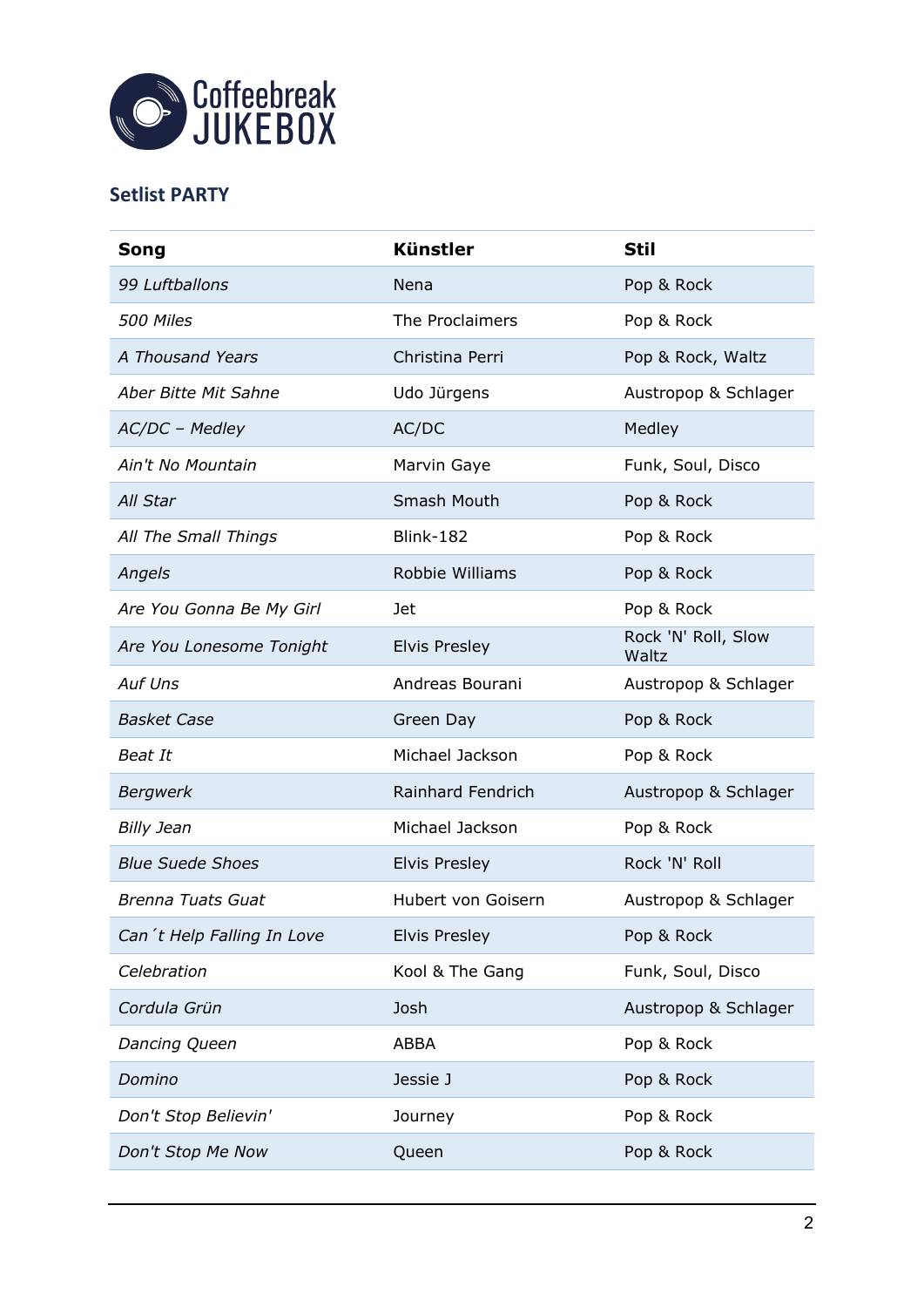

| Eine ins leben                      | Pizzera & Jaus           | Austropop & Schlager  |
|-------------------------------------|--------------------------|-----------------------|
| Escape (Pina Colada Song)           | <b>Rupert Holmes</b>     | Funk, Soul, Disco     |
| Every Breath you Take               | The Police               | Pop & Rock, Rumba     |
| Everybody (Backstreet's Back)       | <b>Backstreet Boys</b>   | Pop & Rock            |
| Everybody Needs Somebody            | <b>Blues Brothers</b>    | Pop & Rock            |
| Eye Of The Tiger                    | Survivor                 | Pop & Rock            |
| Feiah fonga                         | Krautschädl              | Austropop, Pop & Rock |
| Fly Away                            | Lenny Kravitz            | Pop & Rock            |
| Fürstenfeld                         | <b>STS</b>               | Austropop & Schlager  |
| Get Lucky                           | Daft Punk                | Funk, Soul, Disco     |
| Grenade                             | <b>Bruno Mars</b>        | Pop & Rock            |
| Happy                               | <b>Pharrell Williams</b> | Funk, Soul, Disco     |
| Have A Nice Day                     | Bon Jovi                 | Pop & Rock            |
| Help!                               | The Beatles              | Pop & Rock            |
| Hit Me Baby                         | <b>Britney Spears</b>    | Pop & Rock            |
| Holiday                             | Green Day                | Pop & Rock            |
| How Deep Is Your Love               | <b>Bee Gees</b>          | Pop & Rock, Rumba     |
| Hysteria                            | Muse                     | Pop & Rock            |
| I am from Austria                   | Rainhard Fendrich        | Austropop & Schlager  |
| I Feel Good                         | James Brown              | Funk, Soul, Disco     |
| I Love Rock 'N' Roll                | Joan Jett                | Rock 'N' Roll         |
| I Shot The Sheriff                  | <b>Bob Marley</b>        | Pop & Rock            |
| I Want You To Want Me               | Cheap Trick              | Pop & Rock            |
| I Will Survive                      | <b>Tina Turner</b>       | Pop & Rock            |
| I Wish                              | Stevie Wonder            | Funk, Soul, Disco     |
| Ich War Noch Niemals<br>In New York | Udo Jürgens              | Austropop & Schlager  |
| I'm so excited                      | The Pointer Sisters      | Pop & Rock            |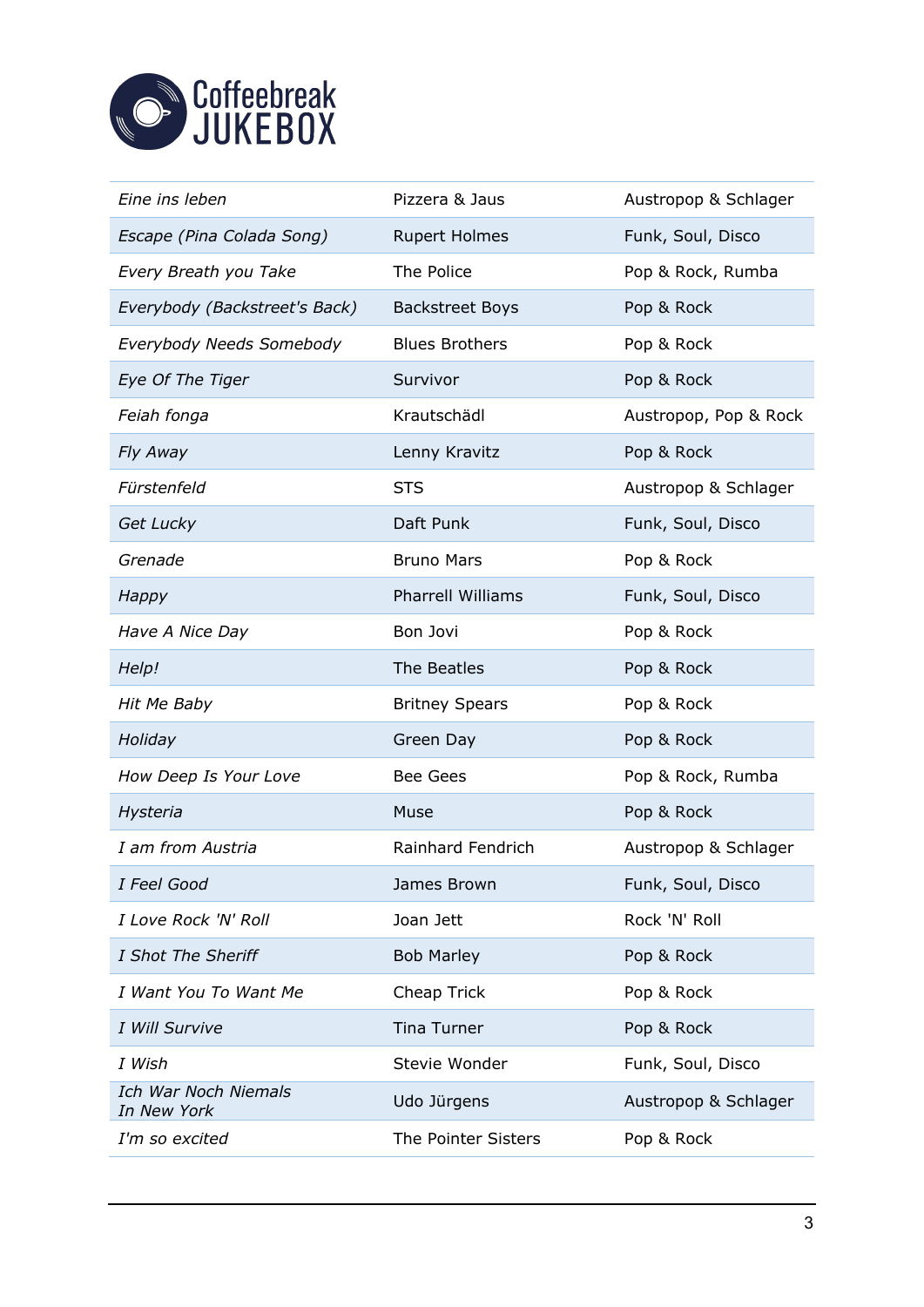

| Irgendwann bleib i dann durt            | <b>STS</b>                                  | Austropop & Schlager        |
|-----------------------------------------|---------------------------------------------|-----------------------------|
| Islands In The Stream                   | Dolly Parton &<br>Kenny Rogers              | Pop & Rock                  |
| I've Had The Time Of My Life            | <b>Bill Medley &amp;</b><br>Jennifer Warnes | Pop & Rock                  |
| Jailhouse Rock                          | <b>Elvis Presley</b>                        | Rock 'N' Roll               |
| Johnny B Goode                          | Chuck Berry                                 | Rock 'N' Roll               |
| Just A Gigolo                           | David Lee Roth                              | Pop & Rock                  |
| Just The Two Of Us                      | <b>Bill Withers</b>                         | Pop, Soul, Jazz             |
| Kabinenparty                            | Skero                                       | Funk, Soul, Disco           |
| Killing In The Name Of                  | Rage Against The Machine                    | Rock                        |
| Knockin on Heavens Door                 | Bob Dylan                                   | Pop & Rock                  |
| Krawall und Remmidemmi                  | Deichkind                                   | Funk, Soul, Disco           |
| Lady Marmalade                          | Christina Aguilera                          | Latin, Pop & Rock           |
| Let It Be                               | The Beatles                                 | Pop & Rock                  |
| Let Me Entertain You                    | Robbie Williams                             | Pop & Rock                  |
| Livin' La Vida Loca                     | <b>Ricky Martin</b>                         | Latin, Pop & Rock           |
| Locked Out Of Heaven                    | <b>Bruno Mars</b>                           | Pop & Rock                  |
| Love is in the air                      | John Paul Young                             | Pop & Rock, Samba           |
| L.O.V.E.                                | Nat King Cole                               | Jazz, Swing                 |
| Make You Feel My Love                   | Adele                                       | Pop & Rock                  |
| Mambo No 5                              | Lou Bega                                    | Pop & Rock, Mambo,<br>Latin |
| Märchenprinz                            | <b>EAV</b>                                  | Austropop & Schlager        |
| Marry You                               | <b>Bruno Mars</b>                           | Pop & Rock                  |
| Maschin                                 | Bilderbuch                                  | Austropop, Pop & Rock       |
| Moon River                              | Audrey Hepburn                              | Jazz, Slow Waltz            |
| <b>Narcotic</b>                         | Liquido                                     | Pop & Rock                  |
| Nein Mann, ich will<br>noch nicht geh'n | Laserkraft 3D                               | Funk, Soul, Disco           |
| Never Gonna Give You Up                 | <b>Rick Astley</b>                          | Pop & Rock, Samba           |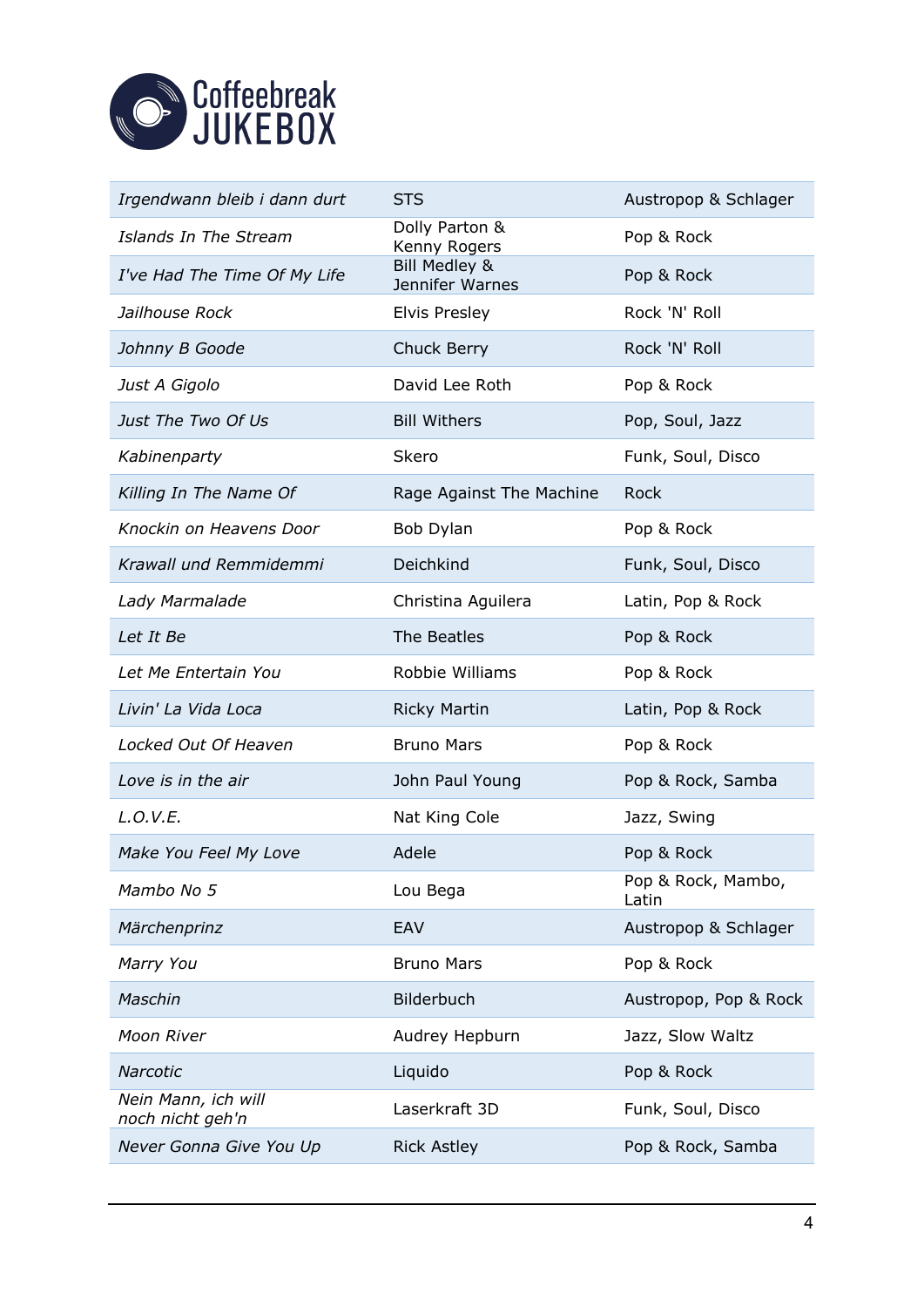

| Ohne Dich                    | Münchner Freiheit                  | Austropop & Schlager         |
|------------------------------|------------------------------------|------------------------------|
| Perfect                      | <b>Ed Sheeran</b>                  | Pop & Rock                   |
| Piano Man                    | <b>Billy Joel</b>                  | Pop & Rock, Waltz            |
| Price Tag                    | Jessie J                           | Pop & Rock                   |
| <b>Proud Mary</b>            | <b>Tina Turner</b>                 | Pop & Rock                   |
| Que Sera Sera                | Doris Day                          | Pop & Rock, Waltz            |
| <b>Reete Petite</b>          | Jackie Wilson                      | Pop & Rock, Rock 'N'<br>Roll |
| Rock DJ                      | Robbie Williams                    | Pop & Rock                   |
| <b>Rock Me Amadeus</b>       | Falco                              | Austropop & Schlager         |
| Roxanne                      | The Police                         | Pop & Rock, Tango            |
| Ruaf Mi Ned Au               | Georg Danzer                       | Austropop, Pop & Rock        |
| Satisfaction                 | The Rolling Stones                 | Pop & Rock                   |
| Schickeria                   | Spyder Murphy Gang                 | Austropop & Schlager         |
| Schrei Nach Liebe            | Die Ärzte                          | Pop & Rock                   |
| September                    | Earth, Wind & Fire                 | Funk, Soul, Disco            |
| Shape Of You                 | <b>Ed Sheeran</b>                  | Pop & Rock, Samba            |
| Shut Up And Dance            | Walk The Moon                      | Pop & Rock                   |
| Skandal im Sperrbezirk       | Spyder Murphy Gang                 | Austropop & Schlager         |
| Somebody That I Used To Know | Gotye                              | Pop & Rock, Tango            |
| Somebody To Love             | Queen                              | Pop & Rock                   |
| Something Stupid             | Robbie Williams &<br>Nicole Kidman | Pop & Rock, Cha-Cha          |
| Son Of A Preacher Man        | Dusty Springfield                  | Funk, Soul, Disco            |
| Stand By Me                  | Ben E. King                        | Pop & Rock, Cha-Cha          |
| <b>Steiermark</b>            | Gert Steinbäcker                   | Austropop & Schlager         |
| Stumblin' In                 | Chris Norman &<br>Suzi Quatro      | Pop & Rock                   |
| <b>Summer Nights</b>         | Grease                             | Musical                      |
| Summer Of 69                 | Bryan Adams                        | Pop & Rock                   |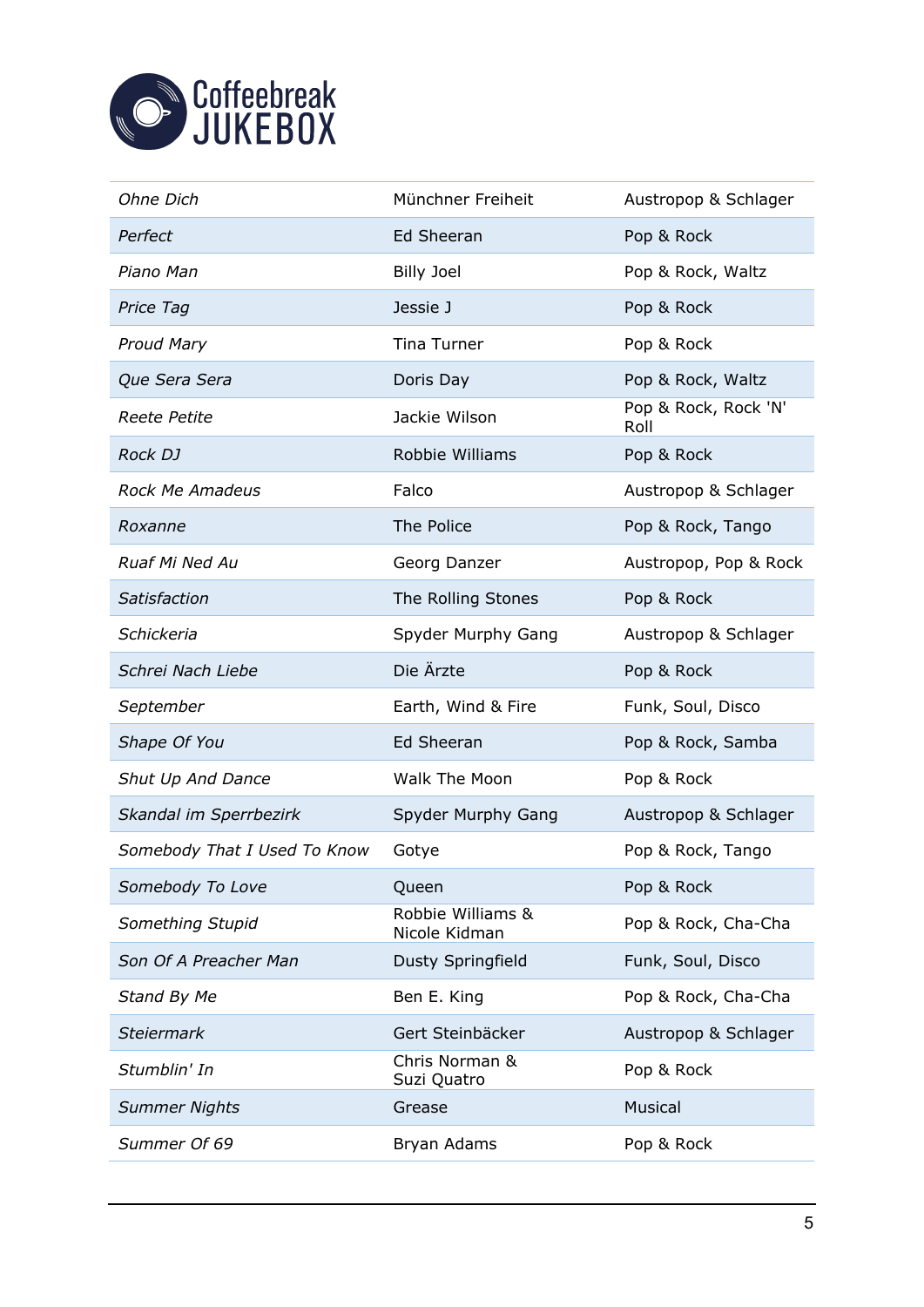

| Sweet Home Alabama         | Lynyrd Skynyrd                          | Pop & Rock                |
|----------------------------|-----------------------------------------|---------------------------|
| Sway                       | Michael Bublé                           | Latin, Cha-Cha            |
| <b>Sweet Dreams</b>        | Eurhythmics                             | Pop & Rock, Tango         |
| Tage Wie Diese             | Die Toten Hosen                         | Pop & Rock                |
| Teenage Dirtbag            | Wheatus                                 | Pop & Rock                |
| The Best                   | <b>Tina Turner</b>                      | Pop & Rock                |
| Time Warp                  | The Rocky Horror<br><b>Picture Show</b> | Musical, Rock 'N' Roll    |
| <b>Treasure</b>            | <b>Bruno Mars</b>                       | Pop & Rock                |
| <b>Twist And Shout</b>     | The Beatles                             | Rock 'N' Roll             |
| <b>Uptown Funk</b>         | <b>Bruno Mars</b>                       | Funk, Soul, Disco         |
| <b>Uptown Girl</b>         | <b>Billy Joel</b>                       | Pop & Rock                |
| Valerie                    | Amy Winehouse                           | Pop & Rock                |
| <b>Walking On Sunshine</b> | Katrina & The Waves                     | Pop & Rock                |
| Wannabe                    | <b>Britney Spears</b>                   | Pop & Rock                |
| What's Up?                 | 4 Non Blondes                           | Pop & Rock                |
| Whenever wherever          | Shakira                                 | Pop & Rock, Samba         |
| <b>Yellow Submarine</b>    | The Beatles                             | Pop & Rock                |
| You Give Love A Bad Name   | Bon Jovi                                | Pop & Rock                |
| You light up my life       | Debbie Boone                            | Pop & Rock, Slow<br>Waltz |
| You're The One That I Want | Grease                                  | Musical                   |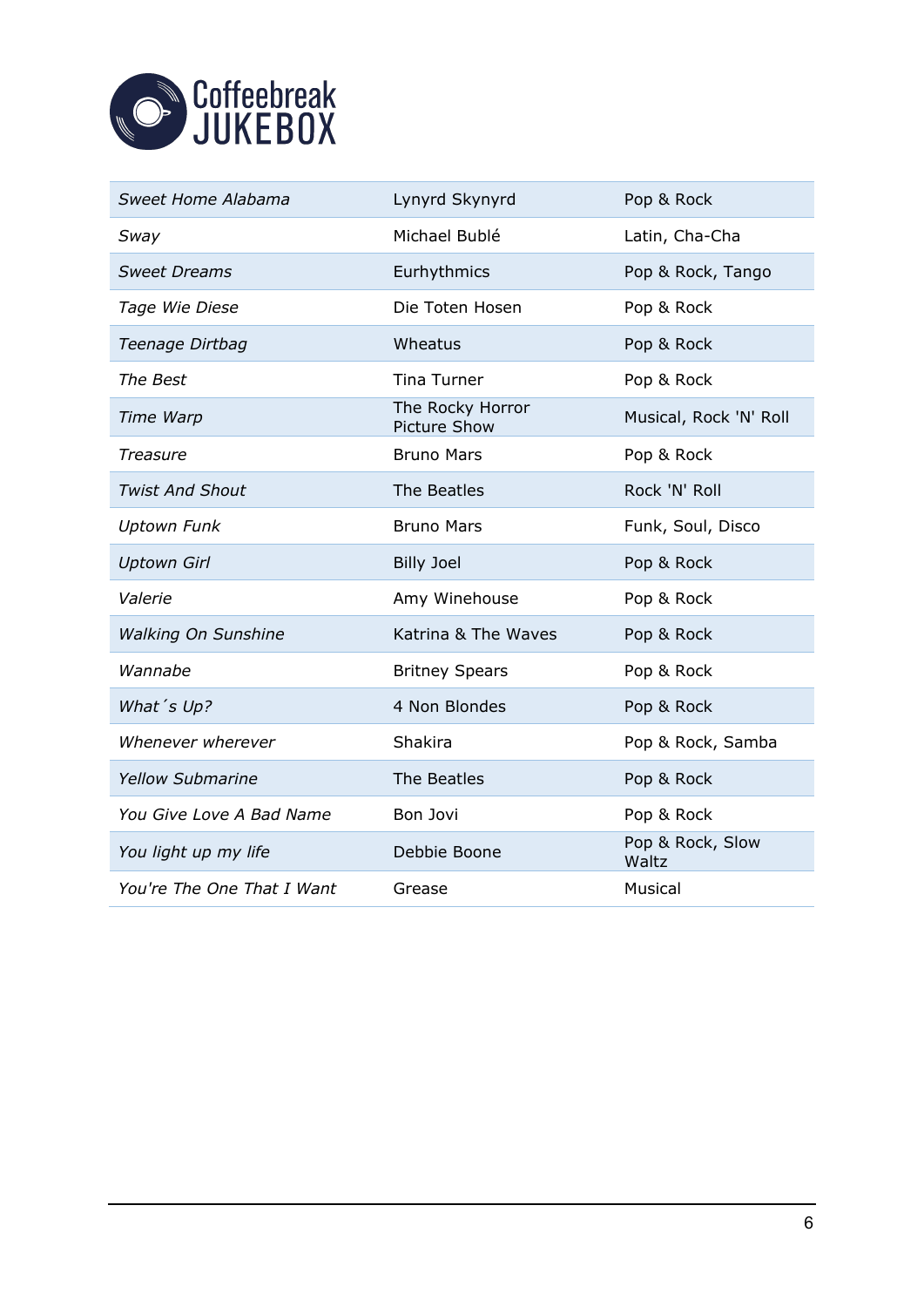

## **Setlist JAZZ**

| Song                                       | <b>Künstler</b>                  | <b>Stil</b>        |
|--------------------------------------------|----------------------------------|--------------------|
| Ain't No Sunshine                          | <b>Bill Withers</b>              | Jazz, Pop          |
| Ain't No Mountain                          | Marvin Gaye                      | Funk, Soul, Disco  |
| All of Me                                  | <b>Gerald Marks</b>              | Jazz, Swing        |
| Autumn Leaves                              | Joseph Kosma                     | Jazz               |
| <b>Black Orpheus</b>                       | Luiz Bonfá<br>Antonio Maria      | Bossa, Latin       |
| <b>Blue Bossa</b>                          | Kenny Dorham                     | Bossa, Latin       |
| <b>Blue Monk</b>                           | <b>Thelonious Monk</b>           | <b>Blues</b>       |
| <b>Blue Train</b>                          | John Coltrane                    | <b>Blues</b>       |
| Cantaloupe Island                          | Herbie Hancock                   | Funk               |
| Chameleon                                  | Herbie Hancock                   | Funk               |
| Cold Duck Time                             | <b>Eddie Harris</b>              | Groove             |
| Coming Home Baby                           | <b>Ben Tucker</b>                | Groove, Blues      |
| Don't Know Why                             | Norah Jones                      | Pop                |
| Everybody Needs Somebody                   | <b>Blues Brothers</b>            | Pop & Rock         |
| Fever                                      | Eddie Cooley/John<br>Davenport   | Jazz, Pop          |
| Four                                       | <b>Miles Davis</b>               | Jazz, Swing        |
| Fly Me To The Moon                         | <b>Bart Howard</b>               | Jazz, Swing        |
| Georgia On My Mind                         | Hoagy Carmichael                 | Jazz, Pop, Ballade |
| Girl From Ipanema                          | Antonio Carlos Jobim             | Jazz, Bossa        |
| How High The Moon                          | William Morgan Lewis Jr.         | Jazz, Swing        |
| I Got Rhythm                               | George Gershwin                  | Jazz, Swing        |
| I Feel Good                                | James Brown                      | Funk, Soul, Disco  |
| I Want you Back                            | The Jackson Five                 | Pop                |
| Isn't She Lovely                           | Stevie Wonder                    | Pop                |
| It don't mean a thing/Hit The<br>Road Jack | Duke Ellington<br>Percy Mayfield | Jazz, Swing, Blues |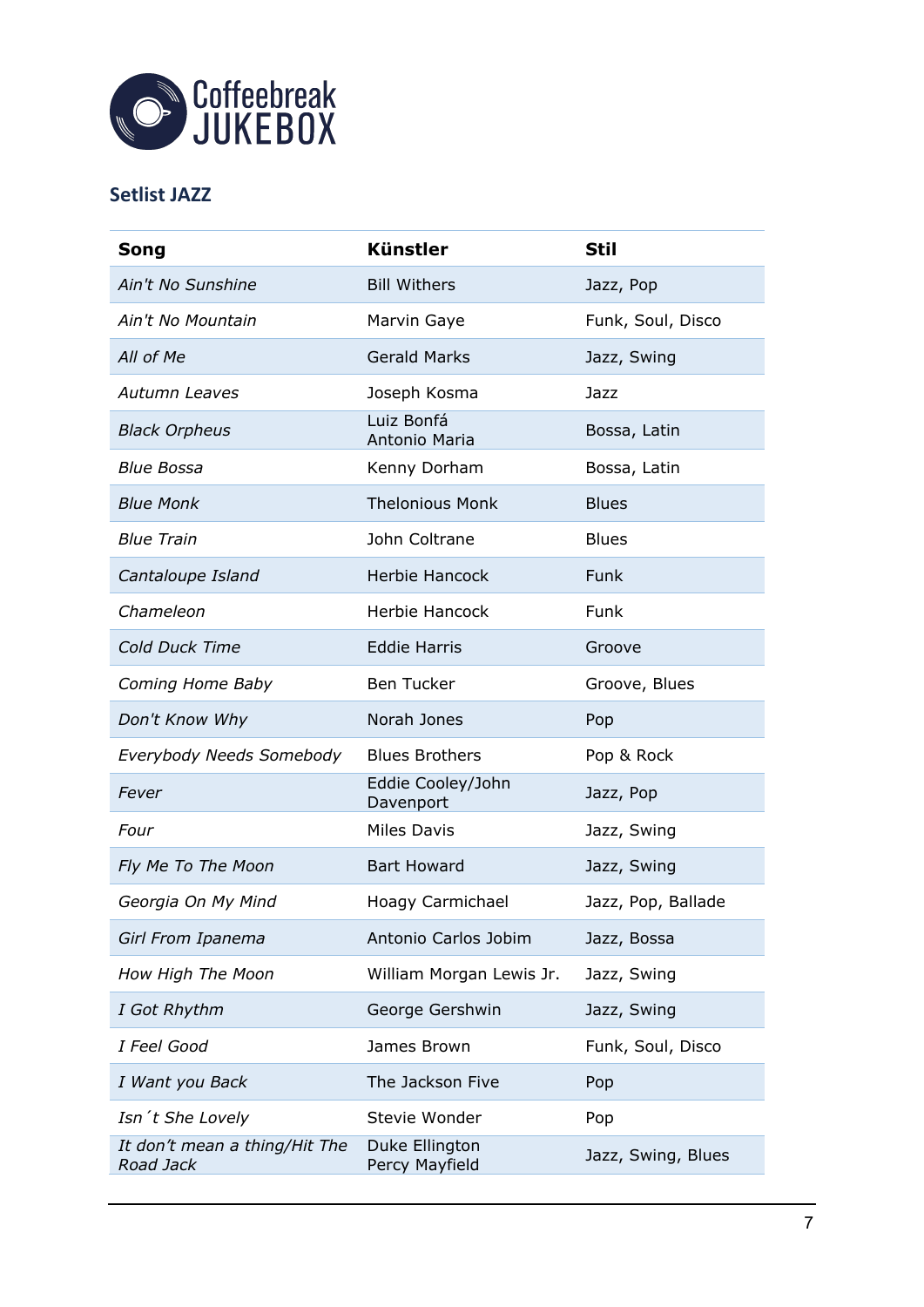

| Just The Two Of Us                 | <b>Bill Withers</b>     | Pop, Soul, Jazz   |
|------------------------------------|-------------------------|-------------------|
| Lady Bird                          | <b>Tadd Dameron</b>     | Jazz, Swing       |
| Little Sunflower                   | Freddie Hubbard         | Jazz              |
| L.O.V.E.                           | Nat King Cole           | Jazz, Swing       |
| Lullaby of Birdland                | George David Weiss      | Jazz, Swing       |
| <b>Mack The Knife</b>              | <b>Bobby Darin</b>      | Jazz, Swing, Pop  |
| Misty                              | Ella Fitzgerald         | Jazz, Ballade     |
| My Funny Valentine                 | <b>Richard Rodgers</b>  | Jazz, Ballade     |
| Probier's Mal Mit<br>Gemütlichkeit | Aus "Das Dschungelbuch" | Pop, Musical      |
| Sandu                              | <b>Clifford Brown</b>   | <b>Blues</b>      |
| St. Thomas                         | Sonny Rollins           | Latin             |
| Sir Duke                           | Stevie Wonder           | Pop               |
| Strasbourg/St. Denis               | Roy Hargrove            | Funk              |
| <b>Stand By Me</b>                 | Ben E. King             | Jazz, Pop         |
| Song For My Father                 | Horace Silver           | Jazz, Latin       |
| Son Of A Preacher Man              | Dusty Springfield       | Funk, Soul, Disco |
| So What                            | <b>Miles Davis</b>      | Jazz              |
| Summertime                         | George Gershwin         | Jazz, Pop         |
| Sunny                              | Marvin Gaye             | Pop               |
| Sunny Side Of The Street           | Dizzy Gillespie         | Jazz, Swing       |
| <b>Tenor Madness</b>               | Sonny Rollins           | <b>Blues</b>      |
| <b>Take Five</b>                   | Dave Brubeck            | Jazz              |
| Take The A-Train                   | <b>Billy Strayhorn</b>  | Jazz, Swing       |
| The Chicken                        | Pee Wee Ellis           | Funk              |
| Treasure                           | <b>Bruno Mars</b>       | Pop & Rock        |
| Valerie                            | Amy Winehouse           | Pop               |
| <b>Watermelon Man</b>              | Herbie Hancock          | Funk, Groove      |